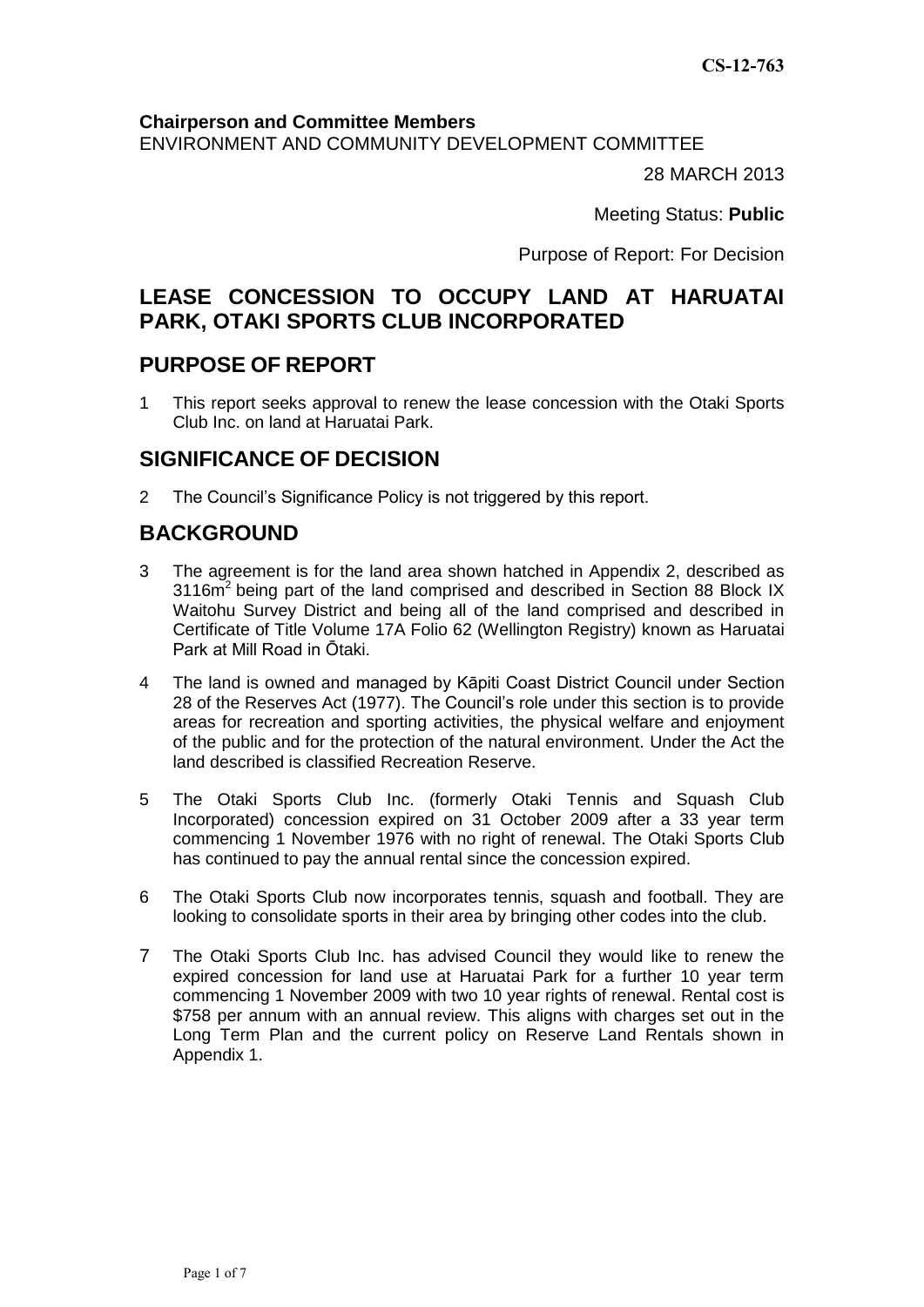- 8 The Council may terminate the lease under Clause 14 of the standard lease if applied (Appendix 3), mainly:
	- $\bullet$  If the rent is in arrears for one (1) month
	- If the Lessee is in default of its obligations under the lease
	- If the Lessor is of the opinion that the Land and/or Building is not being sufficiently used for the purposes specified in the Lease
	- If the Lessee no longer operates in the structure it originally entered into the Lease agreement; being wound up, dissolved, liquidated, ceases to function or has a receiver appointed.

## **CONSIDERATIONS**

#### **Issues**

- 9 A "concession" by definition is a permit, lease or licence which allows any activity authorised by the concession document under the provisions of Section 59A of the Reserves Act (1977).
- 10 There are limitations on activities that are permitted in this site subject to the Reserves Act (1977). The activities proposed are consistent with the Act's land classification which is designated Recreation Reserve.
- 11 The Otaki Sports Club has had concessions to occupy  $3116m^2$  of land on Haruatai Park since November 1976. The area to be occupied is shown hatched in Appendix 2.
- 12 It is proposed the concession activity will continue to provide a space for clubrooms, squash and tennis courts and such other recreational uses as the lessor may approve on the land.
- 13 There are circumstances relating to public access. The club currently requires that facility users are members of the Otaki Sports Club. This contradicts Section 53 (d) of the Reserves Act (1977) which allows a club to prescribe not more than 40 days a year that the public shall not be entitled to access, but not for more than 6 consecutive days. Public access is also specifically addressed in Clause 4 of the previous lease deed.
- 14 In any new lease public accessibility will have to be defined and provided, particularly with regard to free public access to the tennis courts for the purpose of playing tennis at times when the Otaki Sports Club does not have priority use in accordance with Section 53(d) of the Reserves Act (1977).
- 15 Council has previously contributed funds towards fencing and resurfacing of the tennis courts. \$199 000 has been budgeted in the Long Term Plan for tennis court resurfacing in 2018/19.
- 16 The tennis courts are not as visible to the public and local community as the courts in Paekākāriki and have been subject to vandalism in the past. It is recommended the possibility of members of the public collecting a key from the Ōtaki pool to gain access should be considered. A refundable bond may be an effective means of ensuring its return.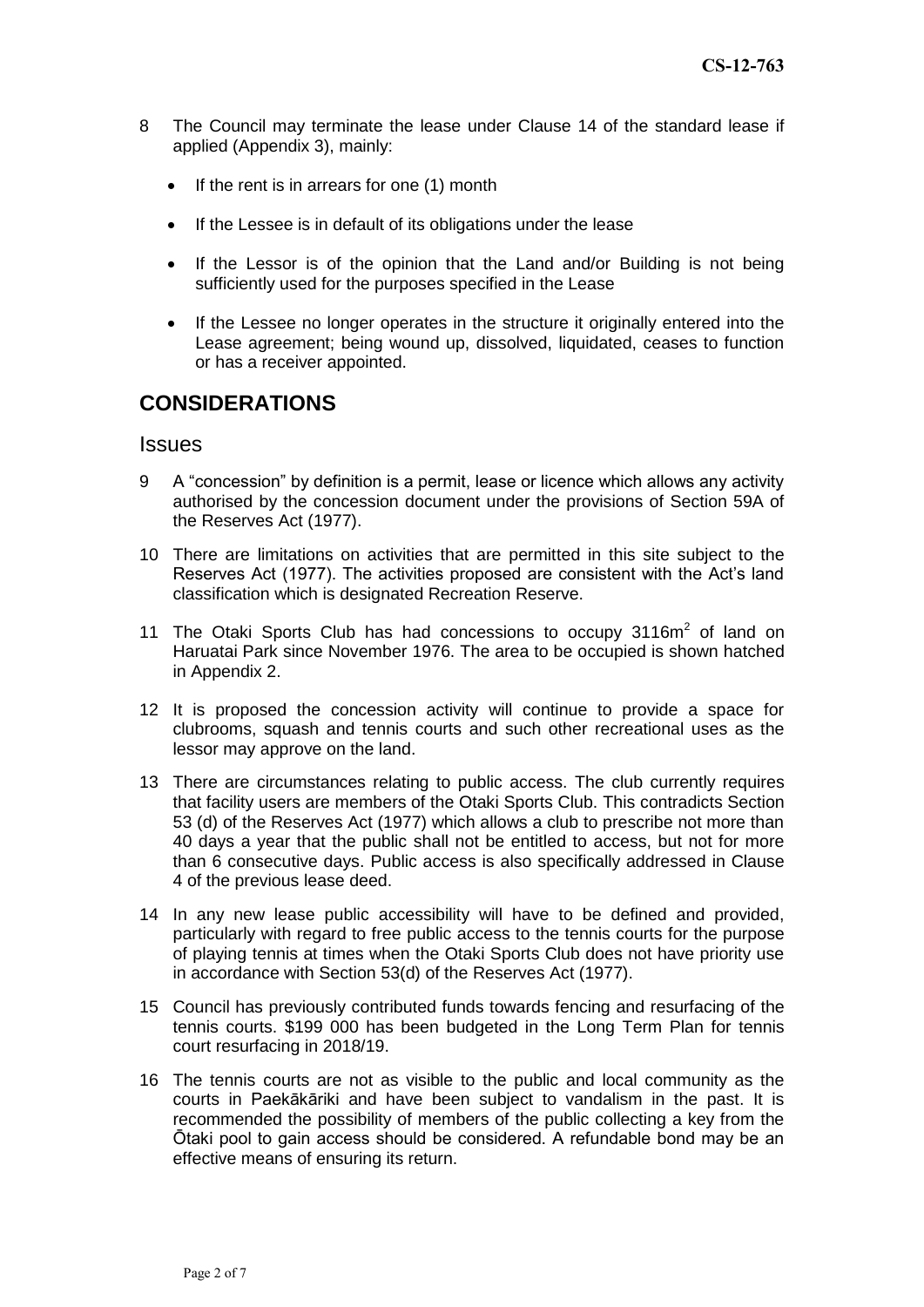### Financial Considerations

17 The lease will include annual rental to be paid at the appropriate rate set annually by the Council in either the Long Term Plan or Annual Plan. Costs associated with a preparing new lease are required to be covered by the Lessee.

### Legal Considerations

18 New lease documentation will be drafted and will be reviewed by the Council's legal advisor before being presented to the Otaki Sports Club for signature.

### **Delegation**

19 The Committee may make a decision under the following delegation in Section B.1. paragraph 7.3 of the Governance Structure:

"Authority to exercise the functions, powers and duties of the Council under the Reserves Act 1977 or any other statute, regulation or bylaw relating to the management and control, maintenance and operation of parks and reserves, except as delegated to Community Boards or officers. This authority encompasses the power to: grant leases for reserve land."

#### **Consultation**

20 As this is a renewal of an existing occupation of 33 years neither Community Boards, community or others have been consulted in this matter.

#### Policy Implications

21 There are no policy issues arising from this decision.

#### Tāngata Whenua Considerations

22 There are no known issues for consideration relating to iwi or the Treaty of Waitangi.

### Publicity Considerations

23 No public notification is required as this concession is being treated as a reissue of permit under the Reserves Act (1977).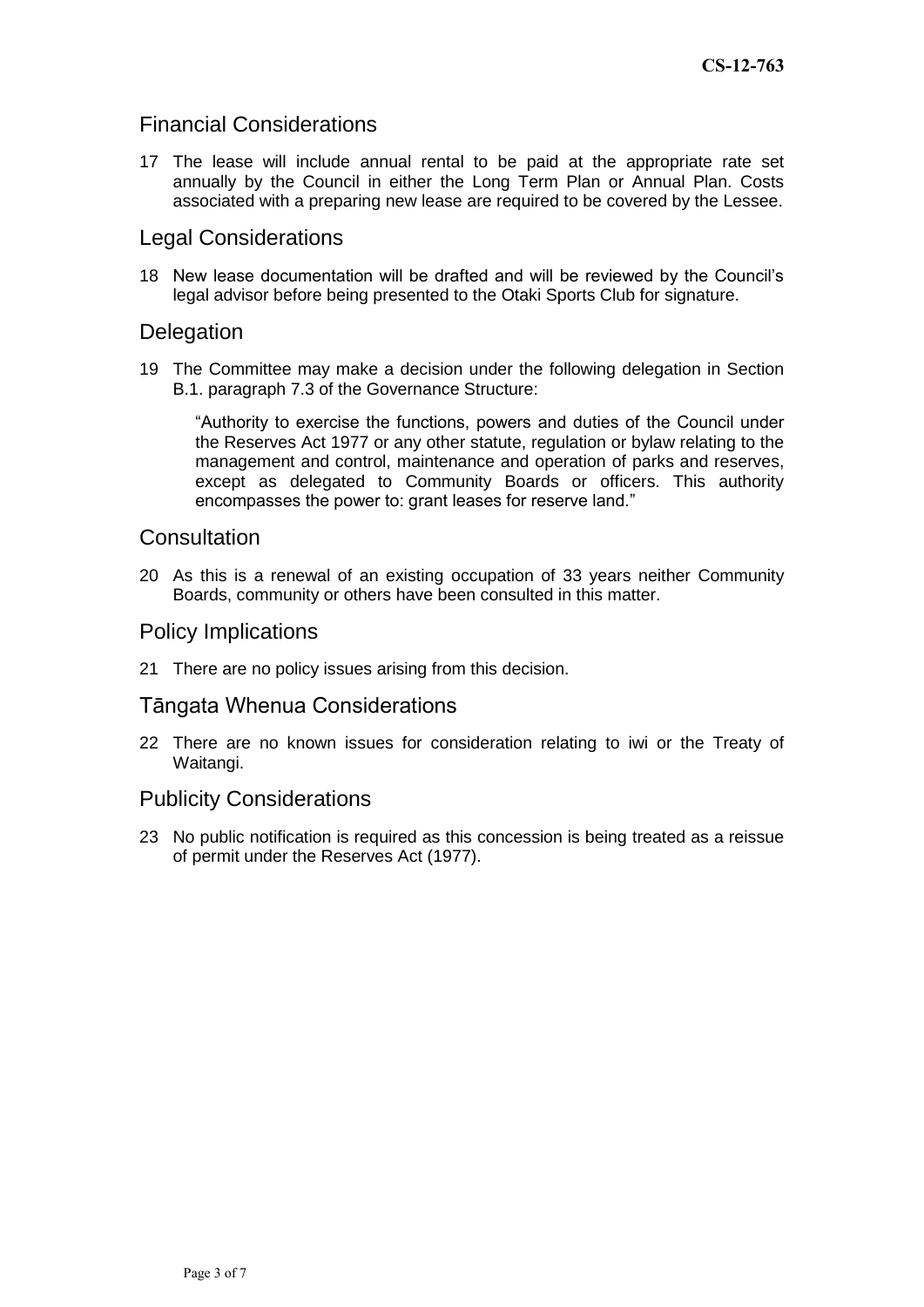## **RECOMMENDATIONS**

- 24 That the Committee gives approval to enter into a concession for 10 years with two further 10 year rights of renewal, commencing 01 November 2009 with the Otaki Sports Club Inc. for the 3116m<sup>2</sup> of land at Haruatai Park shown hatched in Appendix 2 to report CS-12-763 at an annual rental set by the Council in the Long Term Plan or Annual Plan.
- 25 That the new lease with Otaki Sports Club requires public access to the tennis courts when the courts are not subject to priority use by the Otaki Sports Club under the provisions of Section 53 of the Reserves Act (1977.

| <b>Report prepared by:</b>            | Approved for submission by:             |
|---------------------------------------|-----------------------------------------|
| Nathan Mourie                         | <b>Tamsin Evans</b>                     |
| <b>Leisure and Open Space Planner</b> | <b>Group Manager Community Services</b> |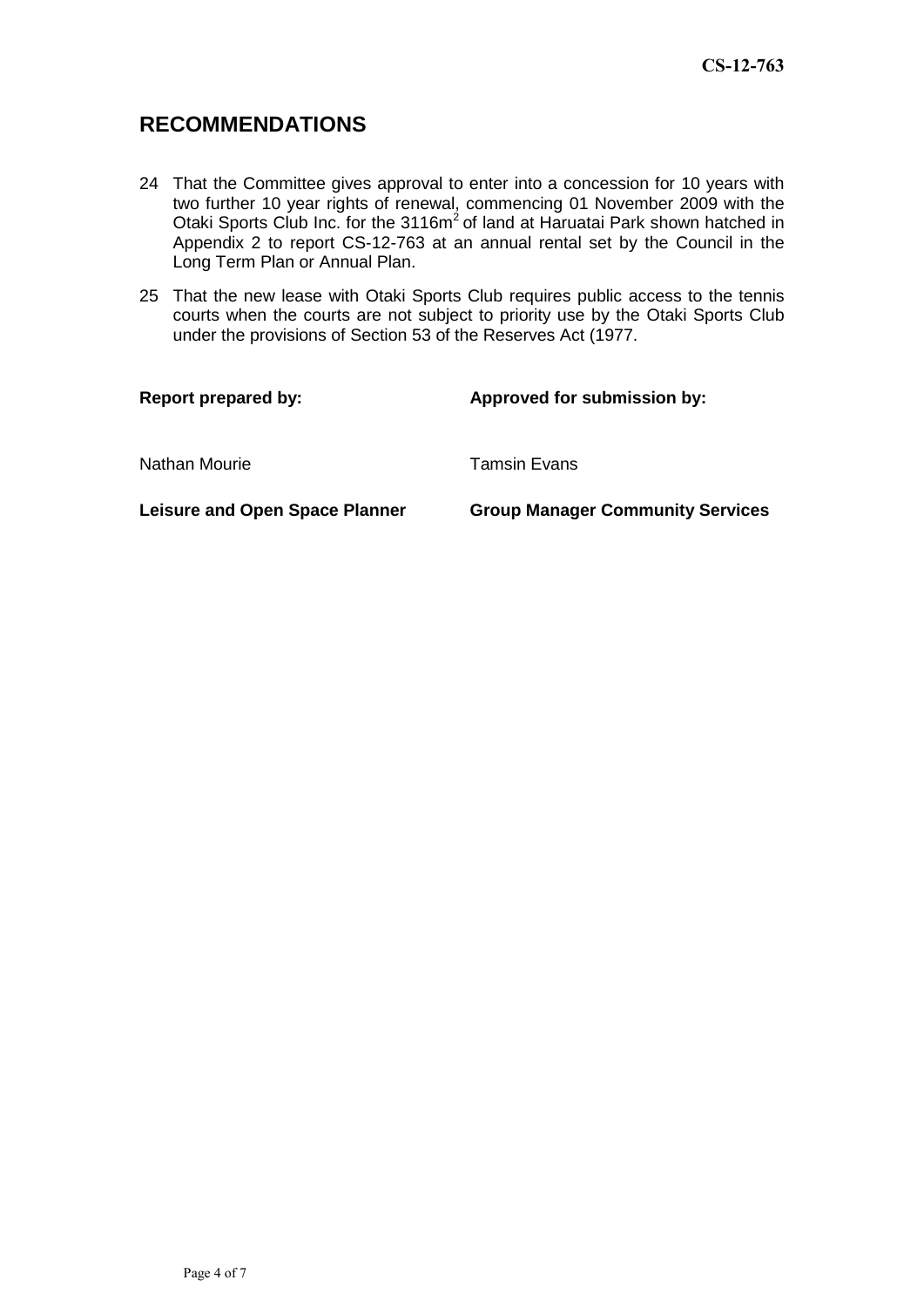### **ATTACHMENTS:**

- Appendix 1: Reserve Land Rentals<br>Appendix 2: Plan of land area propo<br>Appendix 3: Standard Termination (
- Appendix 2: Plan of land area proposed for concession at Haruatai Park.
- Appendix 3: Standard Termination Clause

### Appendix 1

| <b>KĀPITI COAST DISTRICT COUNCIL</b><br><b>Reserve Land Rentals</b> |                                                     |
|---------------------------------------------------------------------|-----------------------------------------------------|
| <b>Reserve Land Type</b>                                            | <b>Charges Effective 1 July 2012</b><br>(incl. GST) |
| Clubs with Liquor Licences                                          | \$758                                               |
| Clubs without Liquor Licences                                       | \$380                                               |
| Craft, Hobbies and Other Activities                                 | \$304                                               |
| Educational (Montessori)                                            | \$304                                               |
| Educational (Standard)                                              | \$185                                               |
| <b>Youth and Service</b>                                            | \$185                                               |

LONG TERM PLAN 2012-32 PART THREE | KĀPITI COAST DISTRICT COUNCIL

**143 143**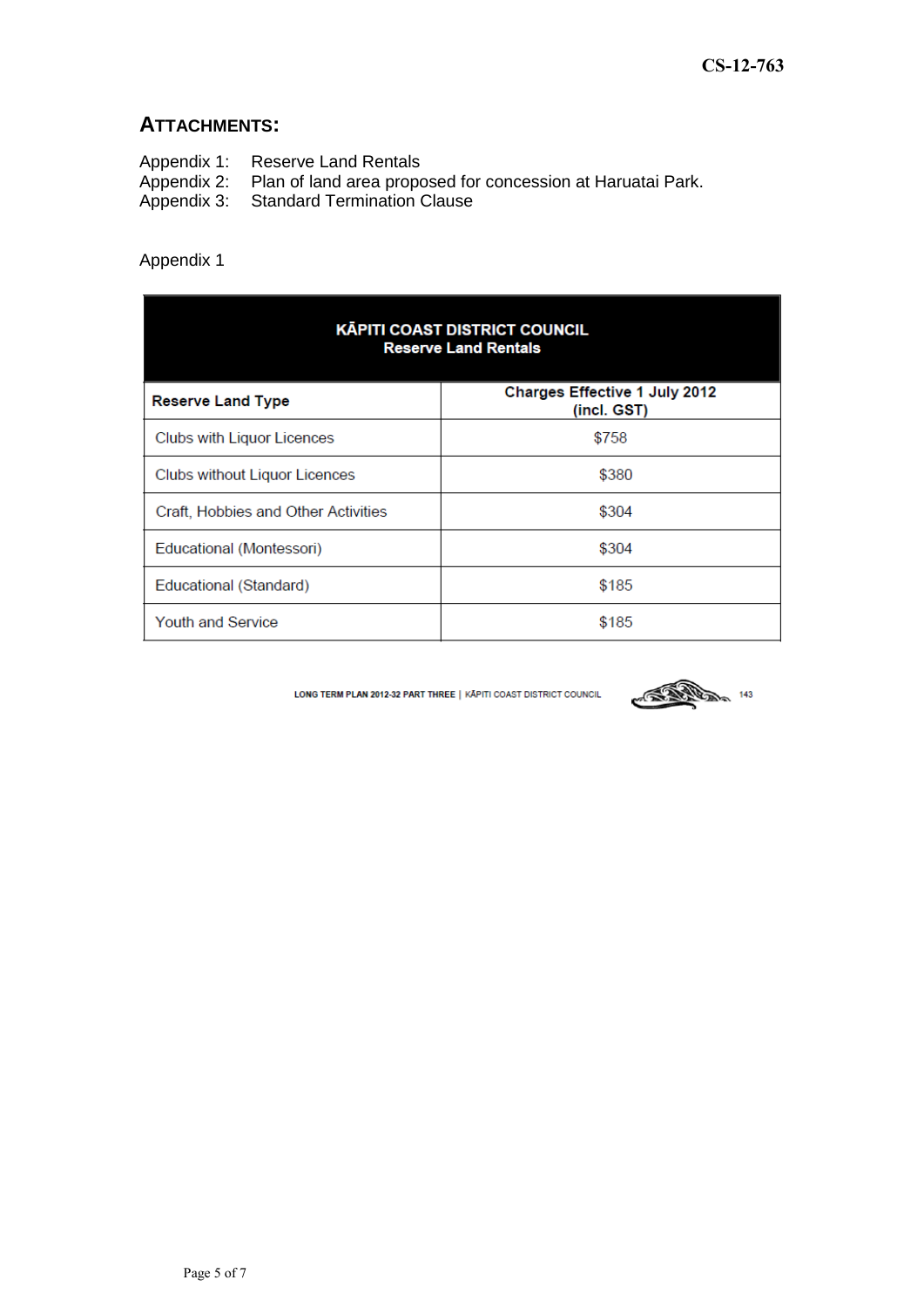